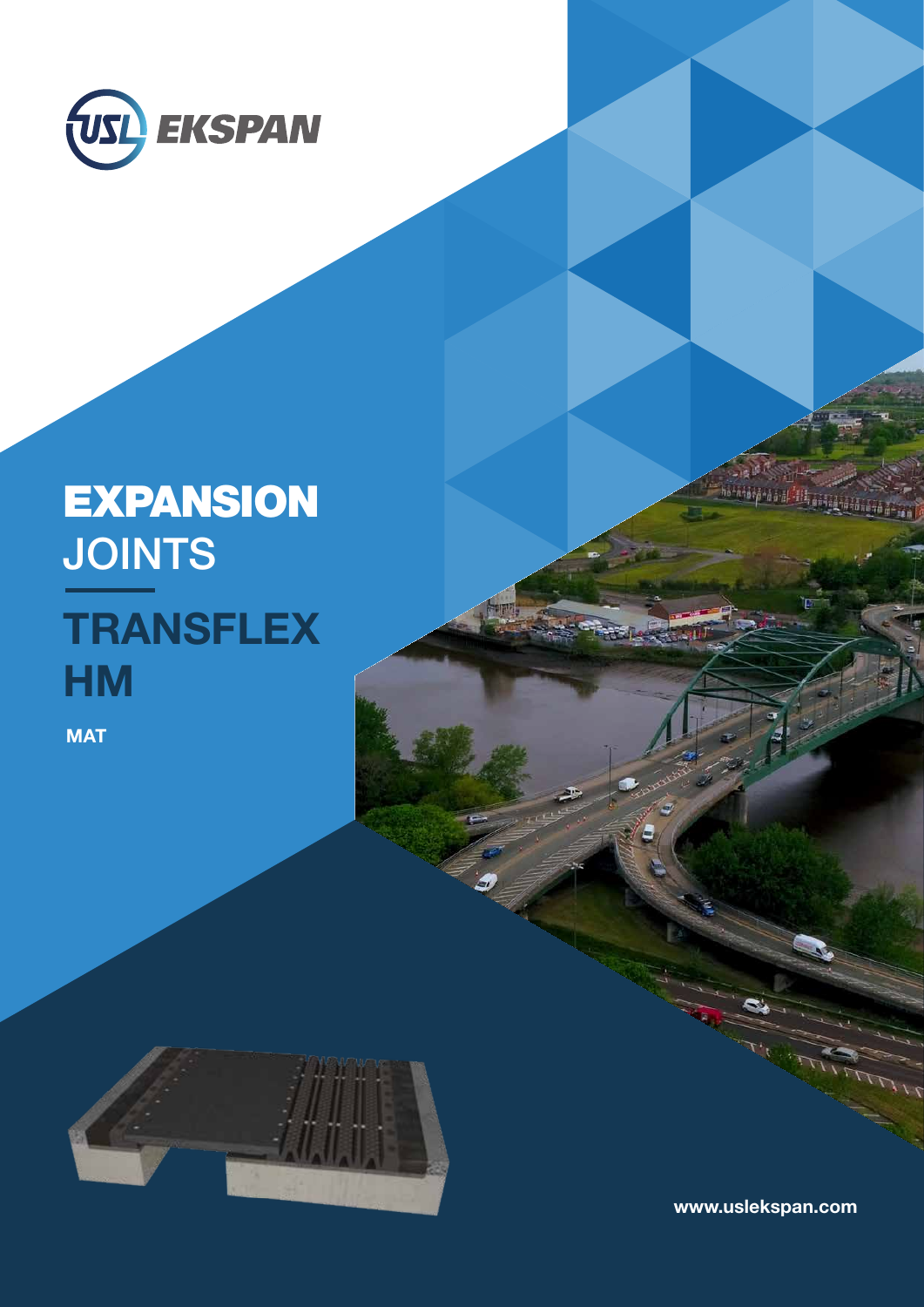# **Introduction**

| <b>Models</b> | Movement<br>(mm) | (mm) | H<br>(mm) | W<br>(mm) | W <sub>1</sub><br>(mm) | W <sub>2</sub><br>(mm) | Wat<br>(kg) | <b>CL</b><br>(mm) | G<br>(mm) | T.<br>(mm) | <b>Mxb</b><br>(mm) | Øa<br>(mm) | b <sub>1</sub><br>(mm) |
|---------------|------------------|------|-----------|-----------|------------------------|------------------------|-------------|-------------------|-----------|------------|--------------------|------------|------------------------|
| 1600          | 400 $(\pm 200)$  | 1600 | 85        | 1280      | 675                    | 675                    | 460         | 200               | 220       | 170        | M-20 x200          | 22         | 55                     |
| 2000          | $500 (\pm 250)$  | 1600 | 85        | 1520      | 765                    | 815                    | 585         | 200               | 270       | 170        | M-20 x200          | 22         | 55                     |
| 2400          | $600 (\pm 300)$  | 1600 | 85        | 1760      | 875                    | 955                    | 710         | 200               | 320       | 170        | M-20 x200          | 22         | 55                     |
| 2800          | $700 (\pm 350)$  | 1600 | 85        | 1990      | 965                    | 1095                   | 765         | 200               | 370       | 170        | $M-20$ x200        | 22         | 55                     |
| 3200          | $800 (\pm 400)$  | 1600 | 85        | 2230      | 1065                   | 1235                   | 930         | 200               | 420       | 170        | M-20 x200          | 22         | 55                     |







## THE SYSTEM

The system consists of moulded steel reinforced rubber modules for smooth transit between two separate surfaces on the same plane, absorbing expansion and contraction, translation and rotation movements.

The Transflex range is supplied in modules of a given length and is anchored to both sides of the structural joint. All Transflex models offer the possibility to make special pieces for kerbs, walkways, correction of skewed joint and other contours. In this way, the continuity of the seal is ensured.

The rubber covers the steel reinforcement that entails a double benefit: the rubber protects the metallic part from corrosion and the steel reinforces the device structure.



The rubber used is highly resistant to wear produced by tyres, to impacts and weather.

- The joint design includes drain channels that provide quick water removal preventing water stagnation. This delays the aging of the joint and reduces the possibility of accidents.
- Quick and simple installation. There is no need to use heavy machinery for the installation of new joints or replacing worn out joints.
- Special prices for kerbs and walkways are designed, welded and cured to measure, according to the bridge contour, which ensures its uniformity and aesthetics.

## FEATURES BENEFITS

- 
- 
- 
- 
- W1: Length of the bridging module
- W2: Length of the movement module
- CL: Longitudinal distance between anchors
- G: Maximum structral gap of the Transflex element at installation
- T: Transition width
- M: Bolt diamter
- Øa: Bolt hole diamter
- b1: Recommended height of the bolt over the mortar bed
- Impact loads are absorbed by the joint
- Provide comfortable riding characteristics without impairing vehicle handling
- Ensure quiet rolling traffic
- Allows skewed movements
- Easy and quick to install
- Ideal for replacement and maintenance schemes
- Replacement of damaged parts with minimum service interruption
- Excellent technical service pre and post installation



High movement Transflex modules are numbered from 1600 to 3200, and cover a movement range from 400mm to 800mm.

# $\blacksquare$  FEATURES FRANSFLEX 1600-3200 - HIGH MOVEMENT BRIDGE EXPANSION JOINTS  $\blacksquare$

The high movement Transflex expansion joints have been designed to cover large movements. They consist of two modules, the movement module and the bridging module.

The movement module is the 'mobile' section of the joint, made of rubber and steel, aimed to accommodate the expected movements. The bridging module is the 'fixed' section of the joint, aimed to bridge the structural opening.

The high movement Transflex expansion joints absorb large movements while providing remarkable comfort to traffic, effective sealing, low maintenance and easy replacement.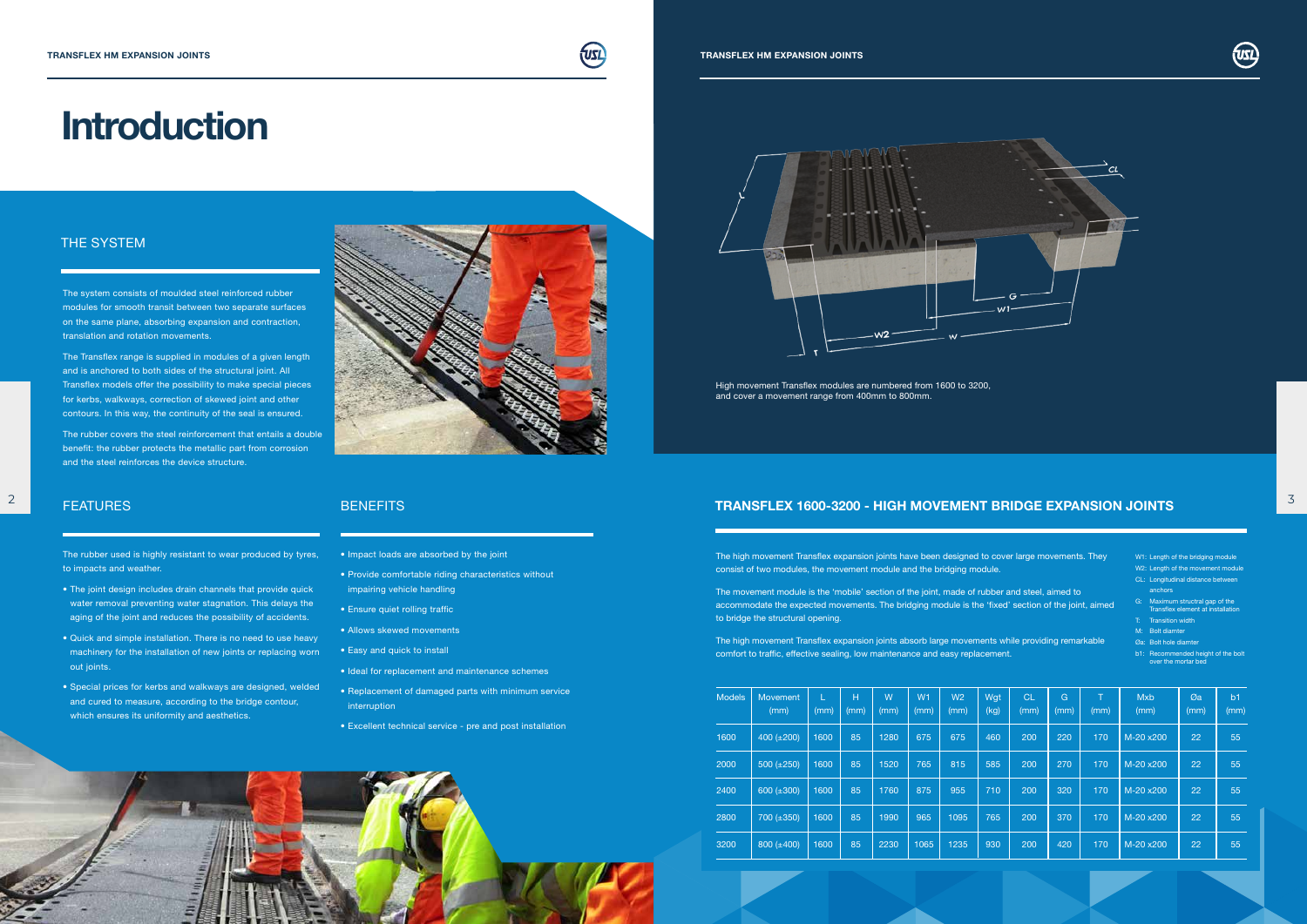

|               |                  |           |           |           |                        |      |                        |      |     |     |     |                   | Stud              |           |      |                    |            |                        |
|---------------|------------------|-----------|-----------|-----------|------------------------|------|------------------------|------|-----|-----|-----|-------------------|-------------------|-----------|------|--------------------|------------|------------------------|
| <b>Models</b> | Movement<br>(mm) | L<br>(mm) | H<br>(mm) | W<br>(mm) | W <sub>1</sub><br>(mm) | W(a) | W <sub>2</sub><br>W(b) |      |     |     |     |                   | <b>CL</b><br>(mm) | G<br>(mm) | (mm) | <b>Mxb</b><br>(mm) | Øa<br>(mm) | b <sub>1</sub><br>(mm) |
| 3600          | $900 (\pm 450)$  | 1600      | 85        | 2460      | 1090                   | 675  | 815                    | 1050 | 200 | 470 | 170 | M-20 x 200        | 22                | 5.5       |      |                    |            |                        |
| 4000          | $1000 (\pm 500)$ | 1600      | 85        | 2700      | 1190                   | 815  | 815                    | 1250 | 200 | 520 | 170 | M-20 x 200        | 22                | 5.5       |      |                    |            |                        |
| 4400          | 1100 $(\pm 550)$ | 1600      | 85        | 2940      | 1290                   | 815  | 955                    | 1440 | 200 | 570 | 170 | M-20 x 200        | 22                | 5.5       |      |                    |            |                        |
| 4800          | 1200 (±600)      | 1600      | 85        | 3180      | 1390                   | 955  | 955                    | 1630 | 200 | 620 | 170 | M-20 x 200        | 22                | 5.5       |      |                    |            |                        |
| 5200          | 1300 (±650)      | 1600      | 85        | 3420      | 1490                   | 955  | 1095                   | 1850 | 200 | 670 | 170 | M-20 x 200        | 22                | 5.5       |      |                    |            |                        |
| 5600          | 1400 (±700)      | 1600      | 85        | 3660      | 1590                   | 1095 | 1095                   | 1980 | 200 | 720 | 170 | $M-20 \times 200$ | 22                | 5.5       |      |                    |            |                        |
| 6000          | 1500 (±750)      | 1600      | 85        | 3900      | 1690                   | 1095 | 1235                   | 2165 | 200 | 770 | 170 | $M-20 \times 200$ | 22                | 5.5       |      |                    |            |                        |
| 6400          | 1600 (±800)      | 1600      | 85        | 4140      | 1790                   | 1235 | 1235                   | 2350 | 200 | 820 | 170 | M-20 x 200        | 22                | 5.5       |      |                    |            |                        |



# TRANSFLEX 3600-6400 - HIGH MOVEMENT BRIDGE EXPANSION JOINTS

High movement Transflex modules are numbered from 3600 to 6400, and cover a movement range from 900mm to 1600mm.

## SEISMIC TRANSFLEX 1600-3200 - HIGH MOVEMENT BRIDGE EXPANSION JOINTS

High movement Transflex models are numbered from 1600 to 3200 and a cover a movement range from 350mm to 720mm.

> W1: Length of the bridging module W2: Length of the movement module

- CL: Longitudinal distance
- between anchors
- G: Maximum structral gap of the Transflex element at installation
- T: Transition width
- M: Bolt diamter
- Øa: Bolt hole diamter (mm)
- b1: Recommended height of the bolt **Example 20 over the mortar bed**

The demand of expansion joints that support larger movement ranges increases, as the span of new structures increases. The answer to this challenge is the Seismic Transflex model, suitable not only for structures in seismic areas, but also bridges and viaducts with large spans.

The Seismic Transflex expansion joints consist of two modules. The movement module which is the 'mobile' section of the joint, made of rubber and steel, aimed to accommodate the expected movements.

The bridging module which is the 'fixed' section of the joint, aimed to bridge the structural opening.

The high movement Transflex expansion joints have been designed to cover large movements. They consist of two modules, the movement module and the bridging module.

The movement module is the 'mobile' section of the joint, made of rubber and steel, aimed to accommodate the expected movements. The bridging module is the 'fixed' section of the joint, aimed to bridge the structural opening.

The high movement Transflex expansion joints absorb large movements while providing remarkable comfort to traffic, effective sealing, low maintenance and easy replacement.

- 
- 
- 
- W1: Length of the bridging module W2: Length of the movement module
- CL: Longitudinal distance between anchors
- G: Maximum structral gap of the Transflex element at installation
- T: Transition width
- M: Bolt diamter
- Øa: Bolt hole diamter
- b1: Recommended height of the bolt over the mortar bed

| <b>Models</b> | <b>Movement</b> | Transversal<br><b>Movement</b><br>(mm) | (mm) | H<br>(mm) | W<br>(mm) | W1<br>(mm) | W <sub>2</sub><br>(mm) | Wat<br>(kg) | Cl<br>(mm) | G<br>(mm) | (mm) | <b>Mxb</b><br>(mm) | Øa<br>(mm) | b1<br>(mm) |
|---------------|-----------------|----------------------------------------|------|-----------|-----------|------------|------------------------|-------------|------------|-----------|------|--------------------|------------|------------|
| 1600 s        | 350 $(\pm 175)$ | $200 (\pm 100)$                        | 1600 | 85        | 1280      | 675        | 675                    | 460         | 200        | 220       | 170  | M-20 x 200         | 22         | 55         |
| 2000 s        | 450 $(\pm 225)$ | $284 (\pm 142)$                        | 1600 | 85        | 1520      | 775        | 815                    | 585         | 200        | 270       | 170  | $M-20 \times 200$  | 22         | 55         |
| 2400 s        | 540 $(\pm 270)$ | 340 $(\pm 170)$                        | 1600 | 85        | 1760      | 875        | 955                    | 710         | 200        | 320       | 170  | $M-20 \times 200$  | 22         | 55         |
| 2800 s        | 630 $(\pm 315)$ | 388 (±194)                             | 1600 | 85        | 1990      | 965        | 1095                   | 765         | 200        | 370       | 170  | M-20 x 200         | 22         | 55         |
| 3200 s        | 720 (±360)      | 444 ( $\pm$ 222)                       | 1600 | 85        | 2230      | 1065       | 1235                   | 930         | 200        | 420       | 170  | $M-20 \times 200$  | 22         | 55         |



4 5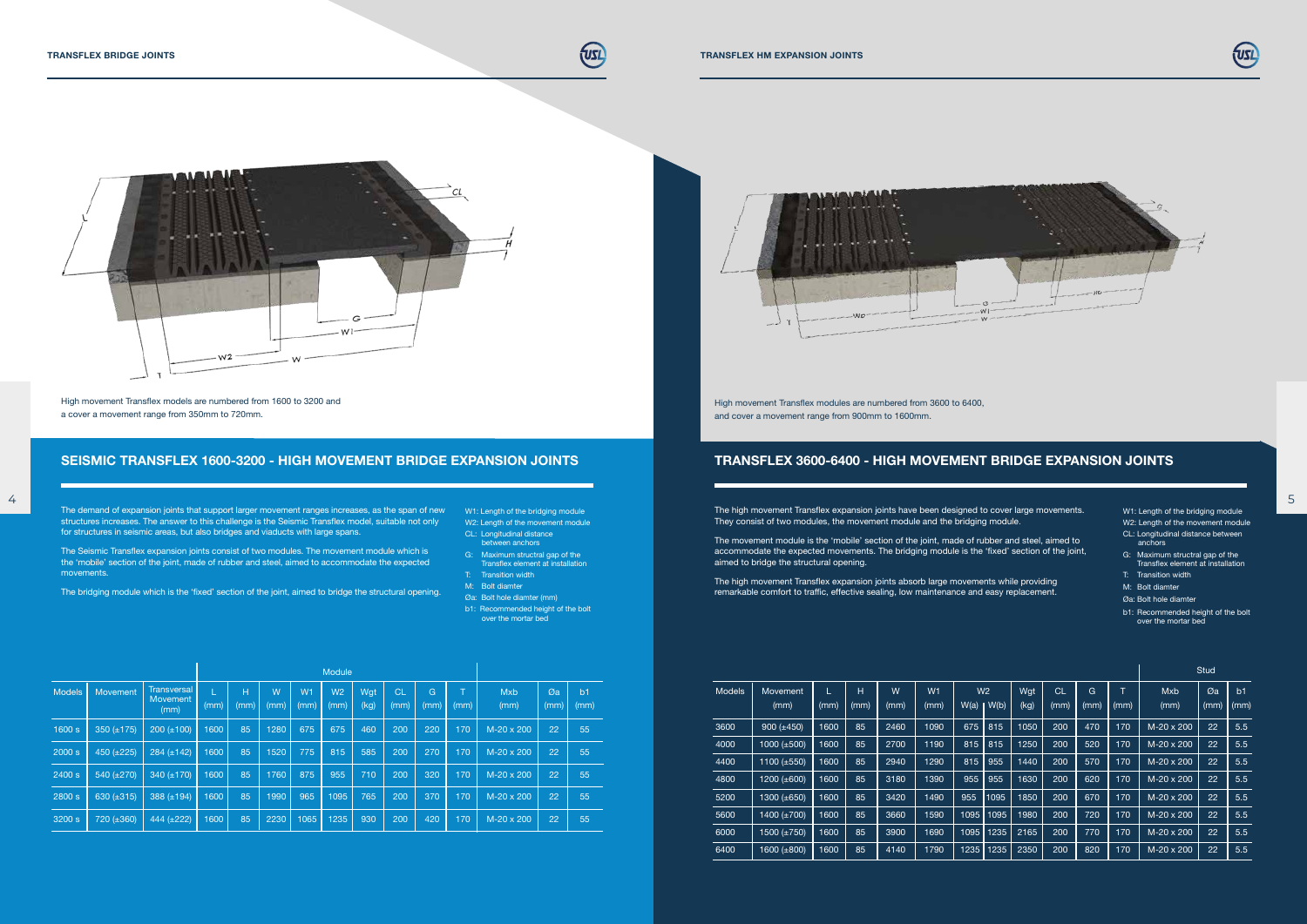

| <b>Models</b> | Movement         | Transversal<br>Movement<br>(mm) | (mm) | н<br>(mm) | W<br>(mm) | W <sub>1</sub><br>(mm) | W <sub>2</sub><br>W(a) | W(b) | Wqt<br>(kg) | <b>CL</b><br>(mm) | G<br>(mm) | (mm) | <b>Mxb</b><br>(mm) | Øa<br>$(mm)$ $(mm)$ | b <sub>1</sub> |
|---------------|------------------|---------------------------------|------|-----------|-----------|------------------------|------------------------|------|-------------|-------------------|-----------|------|--------------------|---------------------|----------------|
| 3600(s)       | $800 (\pm 400)$  | 484 $(\pm 242)$                 | 1600 | 85        | 2460      | 1090                   | 675                    | 815  | 1050        | 200               | 470       | 170  | M-20 x 200         | 22                  | 55             |
| 4000(s)       | $900 (\pm 450)$  | 568 $(\pm 284)$                 | 1600 | 85        | 2700      | 1190                   | 815                    | 815  | 1250        | 200               | 520       | 170  | M-20 x 200         | 22                  | 55             |
| 4400(s)       | $990 (+495)$     | 624 $(\pm 312)$                 | 1600 | 85        | 2940      | 1290                   | 815                    | 955  | 1440        | 200               | 570       | 170  | M-20 x 200         | 22                  | 55             |
| 4800(s)       | $1080 (\pm 540)$ | 680 (±340)                      | 1600 | 85        | 3180      | 1390                   | 955                    | 955  | 1630        | 200               | 620       | 170  | M-20 x 200         | 22                  | 55             |
| 5200(s)       | 1170 (±585)      | $728 (\pm 364)$                 | 1600 | 85        | 3420      | 1490                   | 955                    | 1095 | 1850        | 200               | 670       | 170  | M-20 x 200         | 22                  | 55             |
| 5600(s)       | 1260 (±630)      | 776 (±388)                      | 1600 | 85        | 3660      | 1590                   | 1095                   | 1095 | 1980        | 200               | 720       | 170  | M-20 x 200         | 22                  | 55             |
| 6000(s)       | 1350 (±675)      | $832 (\pm 416)$                 | 1600 | 85        | 3900      | 1690                   | 1095                   | 1235 | 2165        | 200               | 770       | 170  | M-20 x 200         | 22                  | 55             |
| 6400(s)       | 1440 (±720)      | 888 (±444)                      | 1600 | 85        | 4140      | 1790                   | 1235                   | 1235 | 2350        | 200               | 820       | 170  | M-20 x 200         | 22                  | 55             |

Module

| <b>Elastomer properties</b> |
|-----------------------------|
| <b>Hardness</b>             |
| Tensile strength            |
| Elongation at break         |
| Rubber-steel adhesion       |
| Ozone resistance            |
| <b>Compression set</b>      |
|                             |

Value  $62+5$  Shore A  $>160$  kgs/cm<sup>2</sup>  $>425%$ 11,8 min N/mm  $.30^{\circ}$ C 35% max def

Thermal aging  $\leq$  5 Shore A

.-15% Tensile strength .-25% Elongation at break

#### Metal component:

Steel fabricated acc. ASTM Type A36 DIN 17-100 Type ST 37-2.

#### Test method

ASTM D2240 ASTM D412/NFT46002 ASTM D412/NFT46002 ASTM D429 Method B ASTM D1329 ASTM D395 Method B (24 hours at .-70°C) ASTM D573 hot air (70 hours at 70°C

#### TRANSFLEX 3600-6400 - HIGH MOVEMENT BRIDGE EXPANSION JOINTS

### SEISMIC TRANSFLEX 3600 - 6400 - HIGH MOVEMENT BRIDGE EXPANSION JOINTS

High Movement Seismic Transflex models are numbered from 3600 to 6400, and cover a movement range from 800mm to 1440mm.

The Seismic Transflex expansion joints consist of three modules. Two movement modules which are the "mobile" sections of the joint, made of rubber and steel, aimed to accommodate the expected movements. And the bridging module which is the "fixed" section of the joint, aimed to bridge the structural opening.

The high movement Transflex expansion joints absorb large movements while providing remarkable comfort to traffic, effective sealing, low maintenance and easy replacement.

W1: Length of the bridging module W2: Length of the movement module

- CL: Longitudinal distance between anchors
- G: Maximum structural gap of the Transflex element at installation
- T: Transition width
- M: Bolt diamter
- Øa: Bolt hole diamter
- b1: Recommended height of the bolt over the mortar bed

The demand of expansion joints that support larger movement ranges increases, as the span of new structures increases. The answer to this challenge is this Seismic Trasflex model, suitable not only for structures in seismic areas, but also for bridges and viaducts with large spans. 6 7

The Transflex range is supplied in modules of specific length to be anchored to both sides of the structural joint.

Special pieces for kerbs, walkways, skewed ends or any road contour can be manufactured for any Transflex model.

Contact us at info@uslekspan.com for more information.





#### Primary Applications:

- Structures with movement range between 350mm and 720mm
- Large structures with longitudinal and transverse movements
- Viaducts and bridges in seismic areas

#### Notes

- We strive to provide reliable technical information of our products. Recommendations or advice on their use have been made in good faith based on our experience. However, it is the user or designer responsibility to ensure that each product satisfies the intended purpose and conditions for use are adequate.
- Values stated in this brochure correspond to the manufacturers test results and are only indicative.